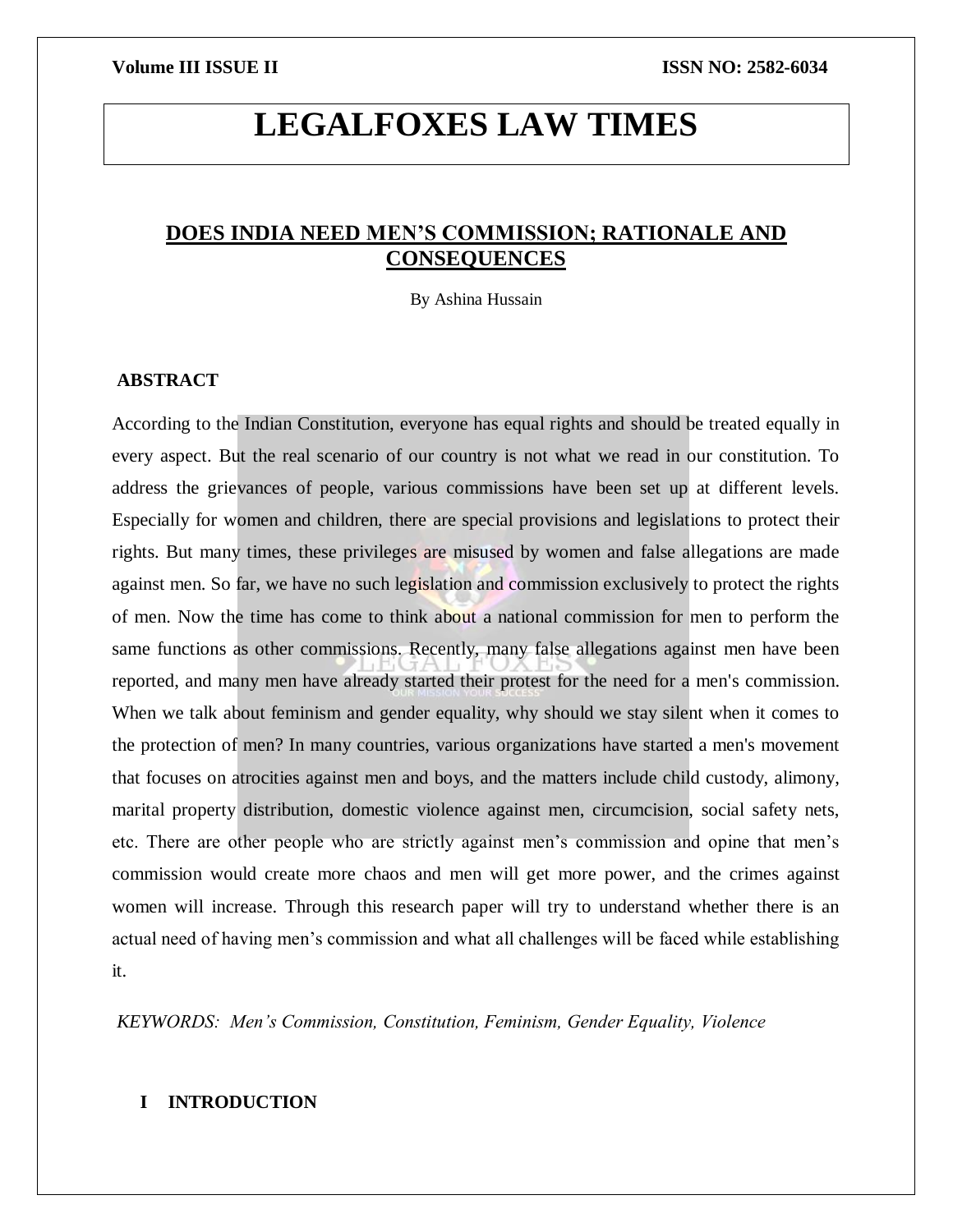India is a common law country with a rich tradition, numerous religious cultures, and a long history. The Indian constitution was written with the principle of equality as a key component of societal progress in mind. India's long-standing democratic freedoms are unusual among the world's young countries; but, despite economic and social progress, poverty, religious and caste-related violence, separatism, and other social ills persist.

There is no particular forum in India, a country with a population of 1.3 billion people, where half of the population of the world's second largest democracy, men may complain and be heard in an impartial, fair, and empathic manner to resolve their issues. The "male gender" is not considered a victim of any gender-based crime, such as domestic violence (physical, mental, verbal, or financial), sexual assault, sexual harassment, rape, stalking, physical/mental cruelty, or verbal or physical assault outraging modesty, in a country that is constantly striving for Gender Equality and Gender Justice. A man can only be a perpetrator, not a victim, in any of these crimes. While physical or mental matrimonial cruelty towards a woman is a criminal violation, it is solely grounds for divorce for a husband. While we check the provisions for the death sentence for rapists of girls and women, an adult male in India is not covered by the legal definition of rape, even if committed by another man.. While there are various bodies at the district, state, national, and central levels to protect women's and girls' interests and handle their problems, India lacks a single body or commission to deal with men's and boys' issues. There are numerous documented cases of men being victims of extreme domestic violence, harassment, torture, injustice, and cruelty, as well as scores of documented cases of men being falsely accused under women-centric legislation, but none of these serve as "statistics" because there is no law or body that can research, analyse, assess, and "record" these cases of abuse in order to help form protective legislation. This paper focuses on understanding and analysing why we don't have a national commission for men and what purpose it will serve if it is established.

## **II**. **LITERATURE REVIEW**

# 1. BOOKS

1.1 A Call for Injustice: Domestic Violence Against Men- E.M. Moore

ABOUT THE BOOK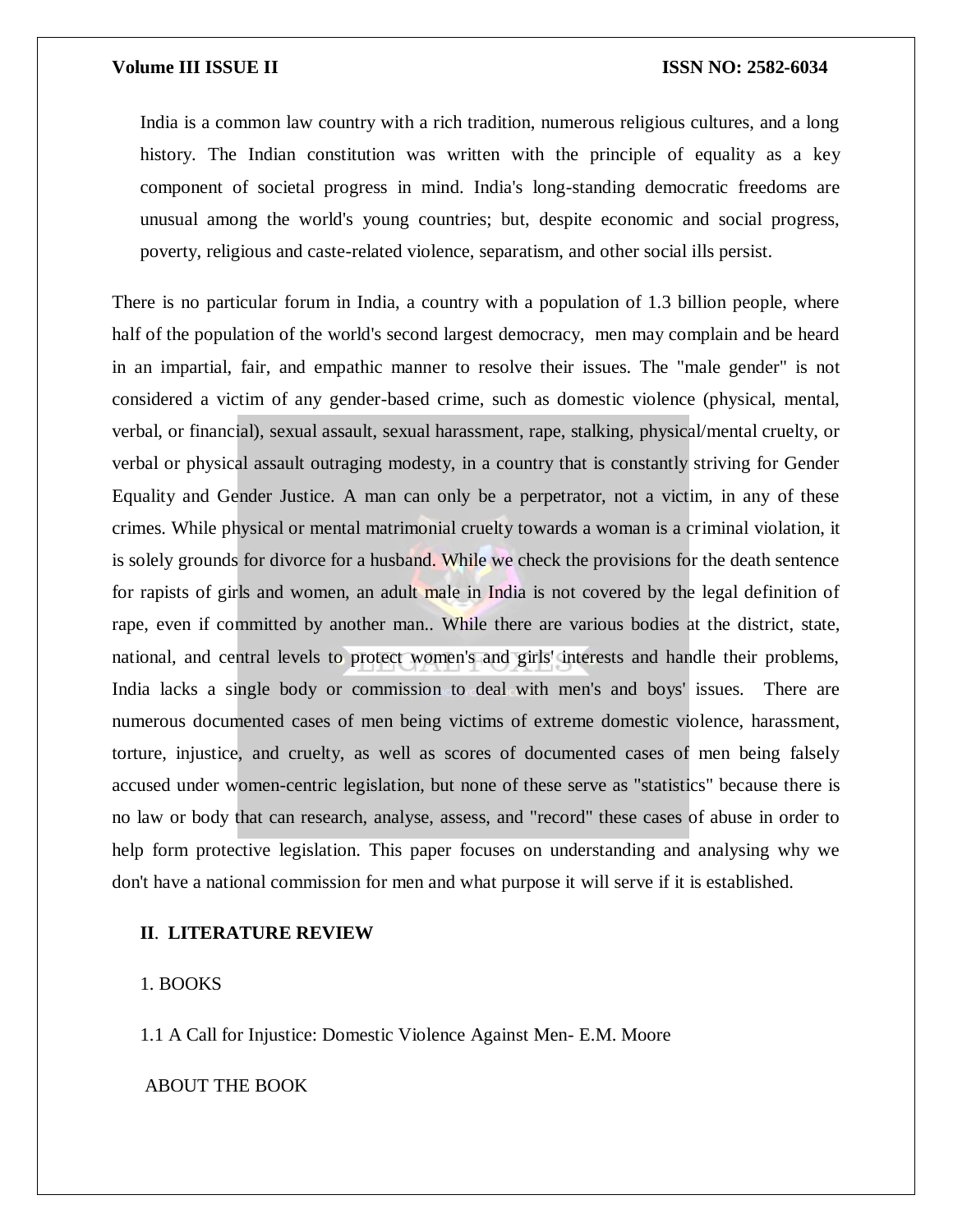Although it has long been recognized that women are equally violent in domestic relationships, and that it is often they, not the men, who instigate the violence, they are able to avoid arrest by using the judicial system. A Call for Injustice tells the true narrative of how this happens in real life. It shows the process that has been released upon men for the crimes of those who have gone before them through the lives of Jim and Jan Avery (not their real names). A Call for Injustice is so deeply personal and brutally honest that, in the words of one bookworm, it almost begs one to ask the author for permission to read it.

# HOW IT IS RELEVANT FOR MY STUDY

This book gives an insight on the real-life situation where men have to face the violence. This book would help me to understand the real-life situation through words and has many elements which will contribute to my research 1.2 Abused Men: The Hidden Side of Domestic Violence, 2nd Edition- Philip. Cook

# ABOUT THE BOOK



### HOW IT IS RELEVANT FOR MY STUDY

This book provides a lot of information including the latest research figures and up-to date surveys on the prevalence of intimate partner violence against men and personal interviews and cases drawn from media coverage of politicians and other public figures. This adds on the point why we need to think about protection of men and a commission for them

# 2. ARTICLES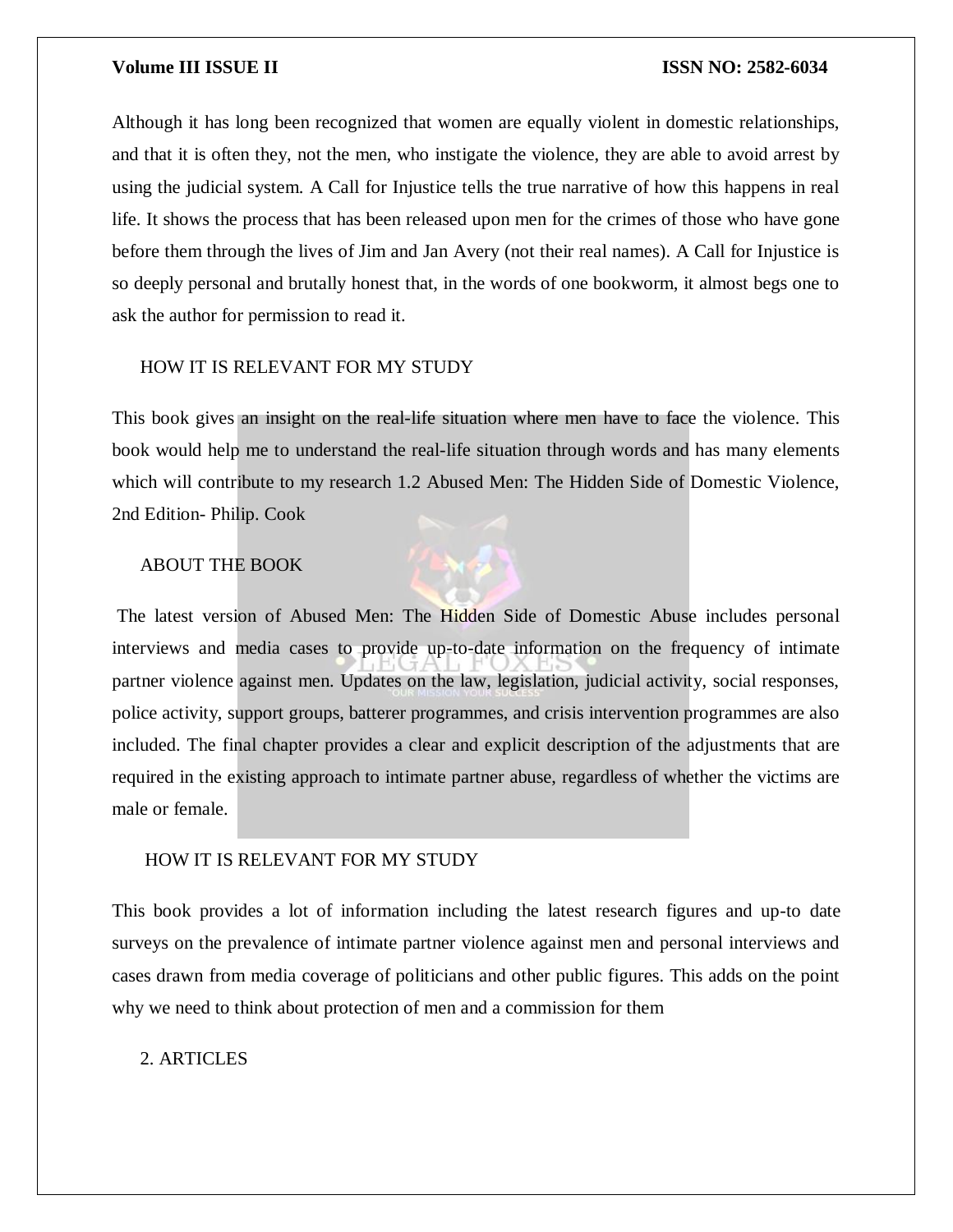2.1 Anant Kumar (2018) "A demand for a National Commission for Men in India: A rationale and its possible consequences"

# ABOUT THE ARTICLE

The article is about the demand for the National commission for men. There have been cases where women have intentionally implicated and harassed men and their family members using anti-dowry or violence against women legislation. Families have been incarcerated for years despite their innocence. The men and their families believe they are not protected or provided with proper legal protection. They want a special commission set up for males, where they can express their concerns, defend themselves, and protect the interests of their families. The main issue focused in this article is the establishment of a separate commission for males to prevent women from perpetrating atrocities against men and their families.

# HOW IT IS RELEVANT FOR MY STUDY

This article covers the various aspects of atrocities against men. Throughout the article, the focus is to establish a special commission for men. My research also focuses on the need of the commission for men and the consequences if such commission is established. Similarly, the article focuses on the positive and negative aspects of the commission for men.

2.2 Srimati. Basu (2016). Looking through Misogyny: Indian Men's Rights Activists, Law, and Challenges for Feminism. Canadian Journal of Women and the Law

# ABOUT THE ARTICLE

The article is about the rights of men and men activism. Men's Rights Activists (MRA) have evolved in India as a well-organized social movement, with intentional political outreach through social media, legislative lobbying, and street action, after a shaky start in scattered individual activities in the 1990s. They represent a variety of ethnic and religious groupings, as well as some significant female leaders and a range of socioeconomic classes. The opportunistic exploitation of civil and criminal laws relating to marriage and domestic violence, in particular the simultaneous application of numerous statutes, is their common focus. This article provides MRA understandings of law, equality, and gender, based on author's ethnographic work with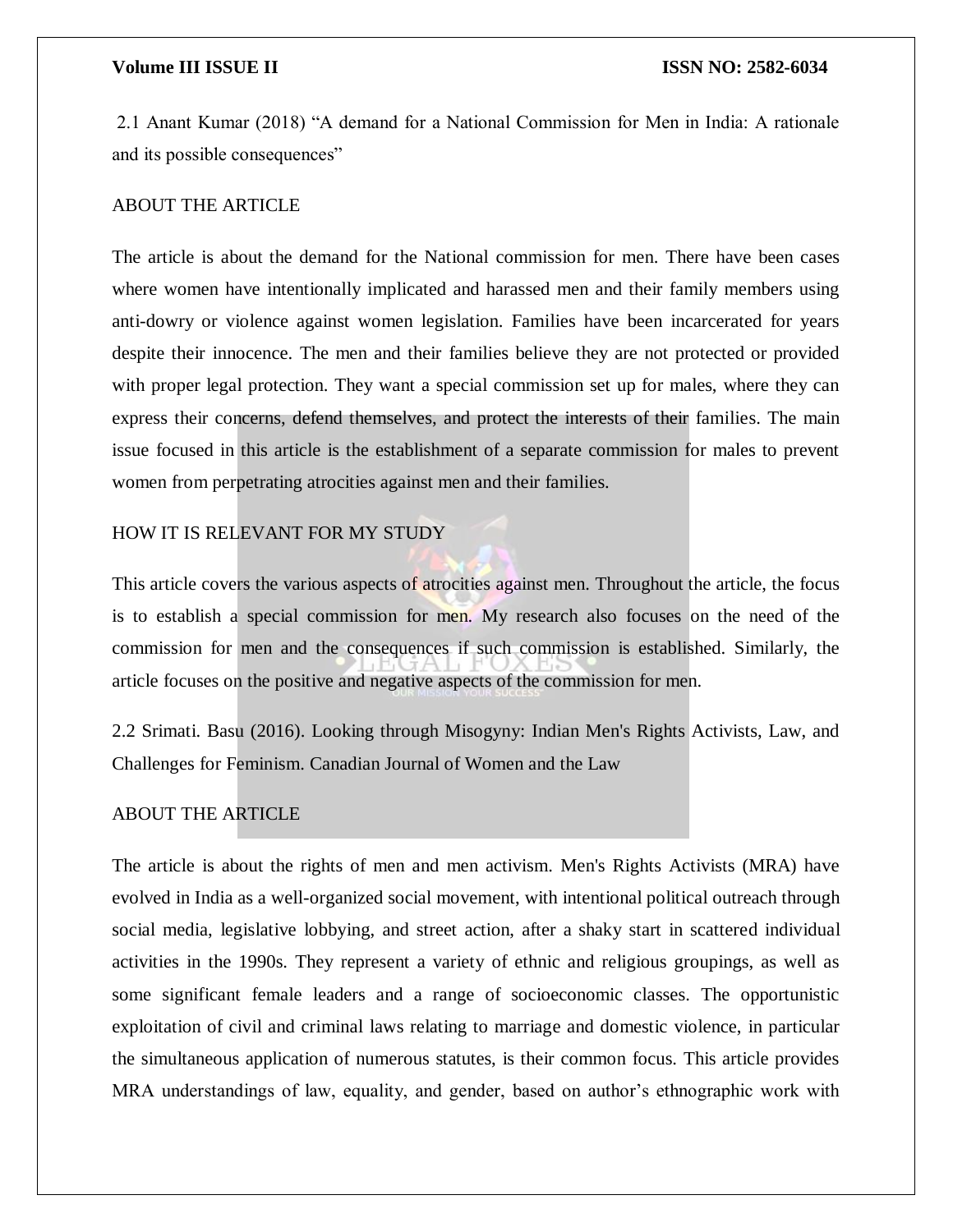these groups. Rather than focusing on their explicit misogyny, the article examines their arguments in order to investigate the internal and external obstacles that this mobilisation poses to feminist law. These include dealing with the unintended consequences of protective laws as well as the implications of symbolic equality standards. MRA discourses, according to the author, are a critical venue for tracing gender controversy and the construction of perspectives.

# HOW IT IS RELEVANT FOR MY STUDY

This article would help me to understand the men's movements at various levels and various laws pertaining to feminism. From this I would be able to collect ideas of various existing laws and effect of feminism in the society and the challenges they face because of the MRA

2.3 Sanjay Deshpande (2019) Sociocultural and Legal Aspects of Violence Against Men

## ABOUT THE ARTICLE

This article focuses on Domestic violence against men and gives various reasons and justifications why domestic violence should be considered as spousal violence. Domestic abuse is always brought up in the context of women. The perpetrator is always thought to be a man. Domestic violence, however, is no longer limited to women due to recent socioeconomic developments altering family structures. Men are also subjected to verbal, physical, emotional, psychological, and sexual abuse. Men are silent victims of these harmful practices since they do not report them. Because our culture's laws favour women as victims of abuse, these unfortunate males are denied justice for their deplorable situation in the family and society. This article aims to investigate the scope of the problem as well as its sources and consequences.

# HOW IT IS RELEVANT FOR MY STUDY

This article would help me to argue on my points and give clear justification for the need of the Men's Commission. This article has briefly explained about the reasons for such violence and atrocities against men and the solution for that matter. This article also dealt with the comparative study with other countries which gives an idea about the development in other countries and makes us think that it's the time for our country to progress.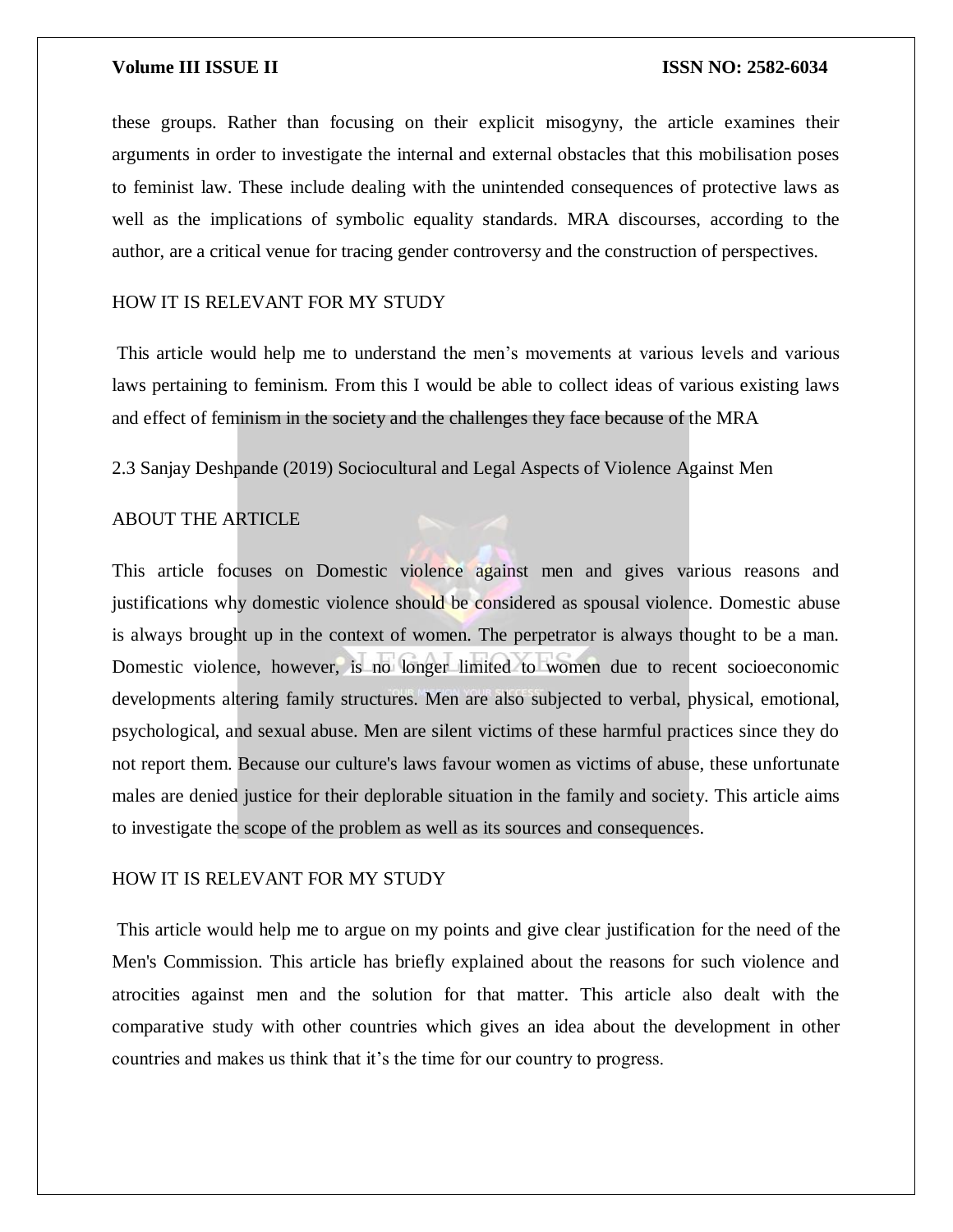2.4 Anand Kumar (2012) Violence against Men in India: A Perspective, Journal of Human Behavior in the Social Environment

# ABOUT THE ARTICLE

In the absence of any systemic statistics, it is critical to comprehend and investigate the issue of violence against men by women and associated causes, especially as more men come out and report abuse by women. The author forecasts that, as gender roles and power relations change, this will become more prevalent in the future, with far-reaching effects and implications for society as whole and male-female interactions.

# HOW IT IS RELEVANT FOR MY STUDY

The purpose of this study is to better understand the dynamics and causes that are, or will be, important in the escalation of violence against males by women. The study is based on the author's counseling sessions, as well as discussions with males who have been victims of violence and secondary sources.

2.5 Mukherjee, D. (2016). Harassed husbands want men's commission, take to streets. Hindustan EGAL FOX Times

# ABOUT THE ARTICLE

This is an article published in Hindustan times about the reactions of husbands who have been harassed by their wives. This article raises the demand for men's commission and gives real life examples.

# HOW IT IS RELEVANT FOR MY STUDY

This article would help to collect data and give a link to the real-life examples and can be used as a secondary source to conduct empirical research.

# **III**. **RESEARCH OBJECTIVE**

• The objective of the study is to find out the need of men's commission in India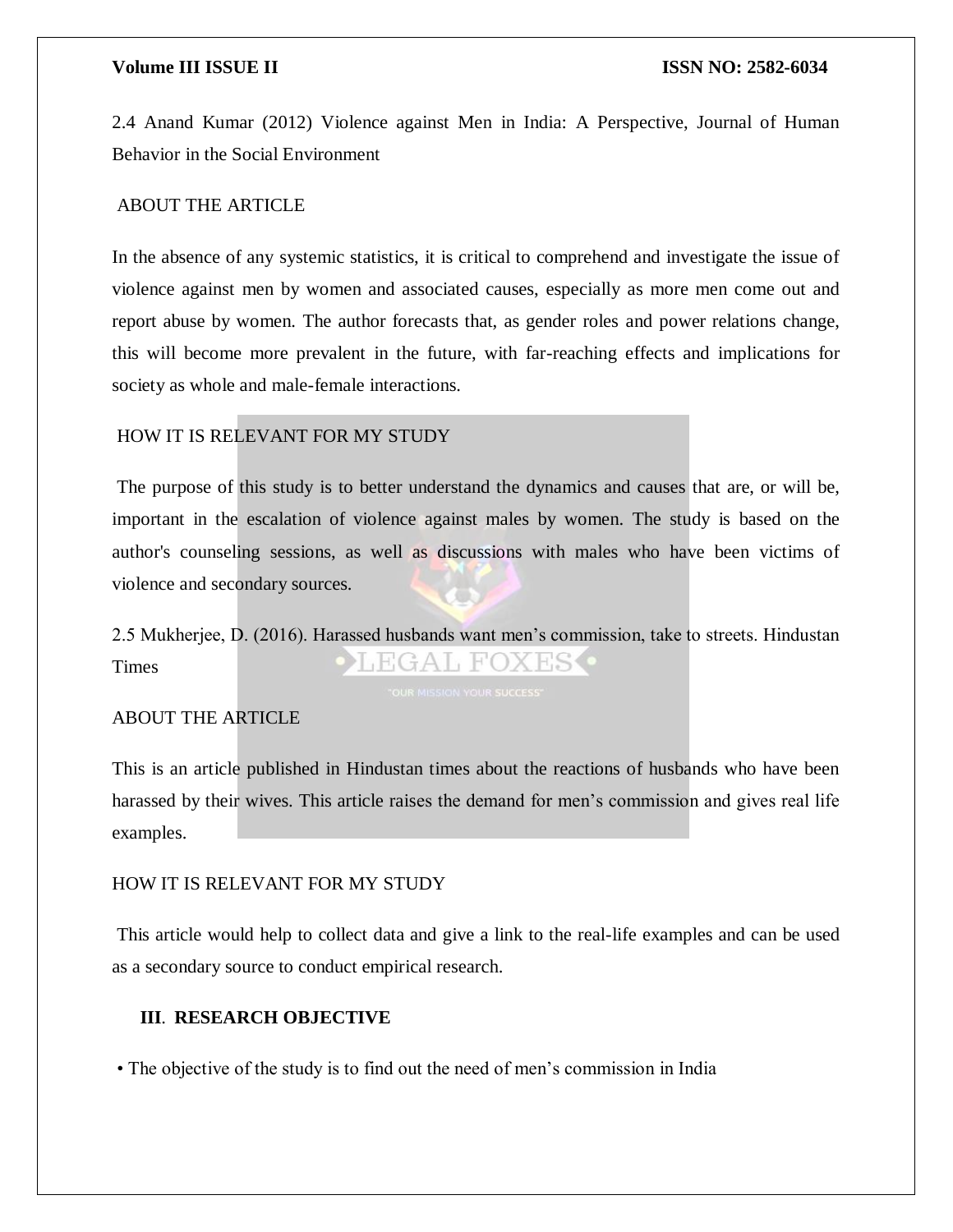- To understand and analyze the problems faced by men in our society.
- To provide justifications on the lack or delay of such commission till now
- To understand the changes that would happen once the commission is established.

# **IV RESEARCH METHODOLOGY**

The research methodology followed is a doctrinal form of research where the conclusion of the research is based on the observation made to the data collected and analyzed. This research is qualitative where conclusion has been drawn from the data collected which includes statistics and the analysis on the existing phenomenon. The contents of this paper were also influenced by the reviewed literature. Various resources such as journal articles, conference proceedings, and online sources have been used for the purpose of research.



# **V**. **HYPOTHESIS**

• If a men's commission is established then we can have a gender neutral society.

 $GAI$ ,  $FO$ 

- Men's commission would promote awareness to men so that we can create harmony in society.
- Patriarchy can be eliminated to some extent if men's commission comes into existence.
- It would create a platform to discuss violence faced by men in our society and hence can control misuse of law by women.
- Government will face few challenges while establishing commission for men.

# **VI. NATIONAL COMMISSION FOR WOMEN**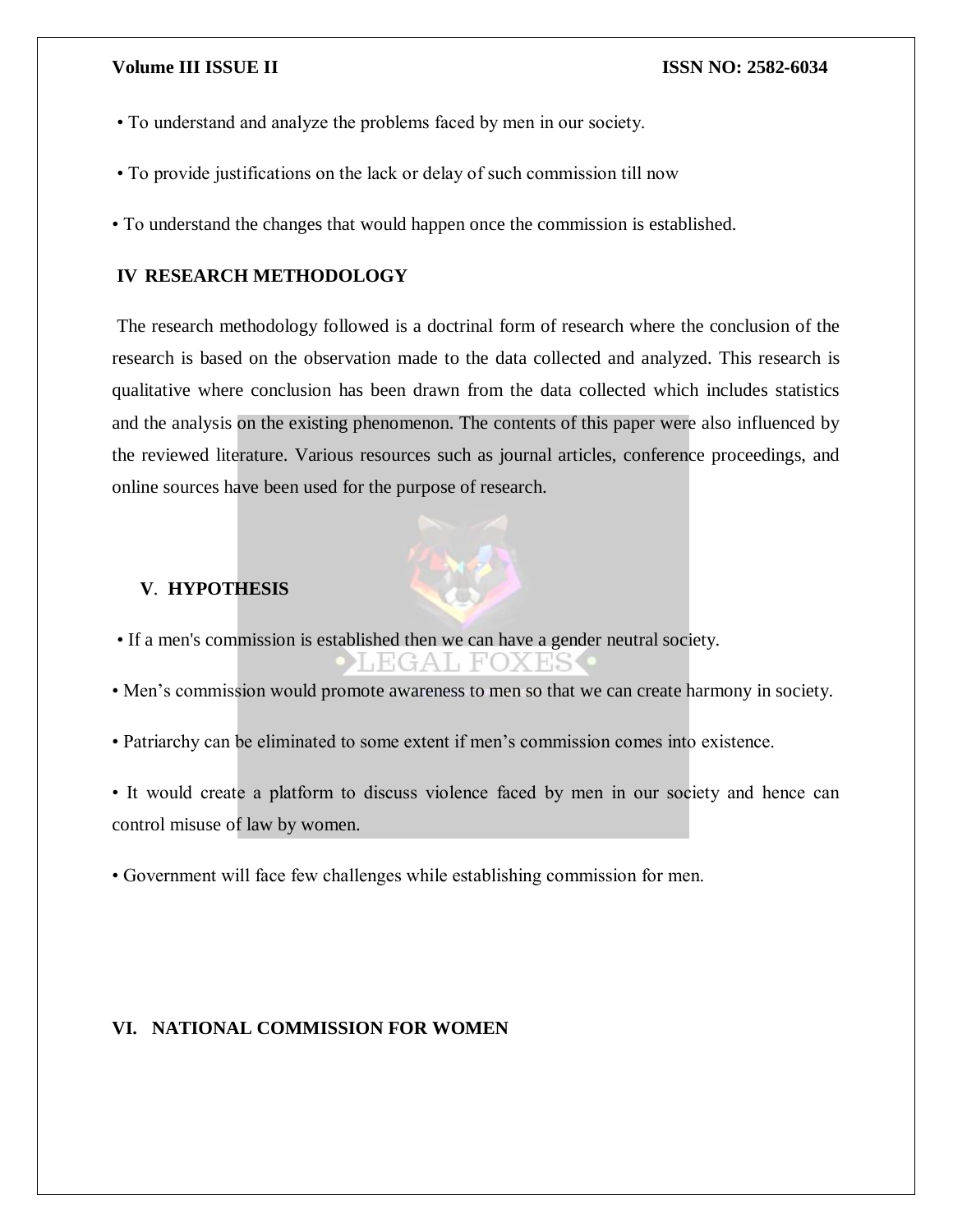Gender equality is a principle incorporated in the Indian Constitution. The Preamble encourages equality of status and opportunity, as do the Fundamental Rights entrenched in Part III of the Indian Constitution and the Directive Principles enshrined in Part IV of the Constitution. The Constitution not only guarantees women's equality, but also makes specific steps to ensure equality. As a result of the CSWI's recommendations and in order to preserve the Constitution's mandate, the National Commission for Women was established as a statutory entity in January 1992, under the National Commission for Women Act, 1990, to carry out the Act's and CSWI's mandates. The purpose of this chapter is to inform the reader on the necessity for a commission like the National Commission for Women, as well as the impetus for its creation in 1992.

Women as a class do not belong to any minority groups or are considered to be a backward class. Because India has traditionally been a patriarchal society, women have long faced societal disadvantages and limitations. As a result, various remedial measures were required to better the situation of women in a traditionally male-dominated culture. There are no provisions in the Constitution that explicitly benefit women. Though Articles 15 (3), 21 and 14 are in favour of women, they are more general in character and provide for creating any specific arrangements for women, but they are not such provisions in and of themselves. The Supreme Court has attempted to extend some protections to women through interpretative processes. The courts have attempted to improve the social conditions of Indian women through judgments such as Bodhisattwa Gautam v. Subra Chakraborty)<sup>1</sup> and Chairman Rly Board v. Chandrima Das<sup>2</sup>, where rape was declared a heinous crime, as well as the landmark judgment in Visakha v. State of Rajasthan <sup>3</sup>. However, this has not been sufficient to improve women's status in India. As a result of these circumstances, the Committee on the Status of Women, as well as a number of NGOs, social workers, and specialists contacted by the government in 1990, suggested the establishment of a women's apex organization. The foundation of the National Commission for Women was prompted by a lack of constitutional machinery, judicial capacity, and popular interest. Women in India, despite being in a better position than their forefathers, were handicapped to a large extent in the early 1990s, as evidenced by the conditions and problems mentioned above, and

 $\overline{a}$ 

 $1$  AIR (1996)SC 922

<sup>2</sup> AIR (2000) SC 988

<sup>3</sup> AIR (1997) SC 3011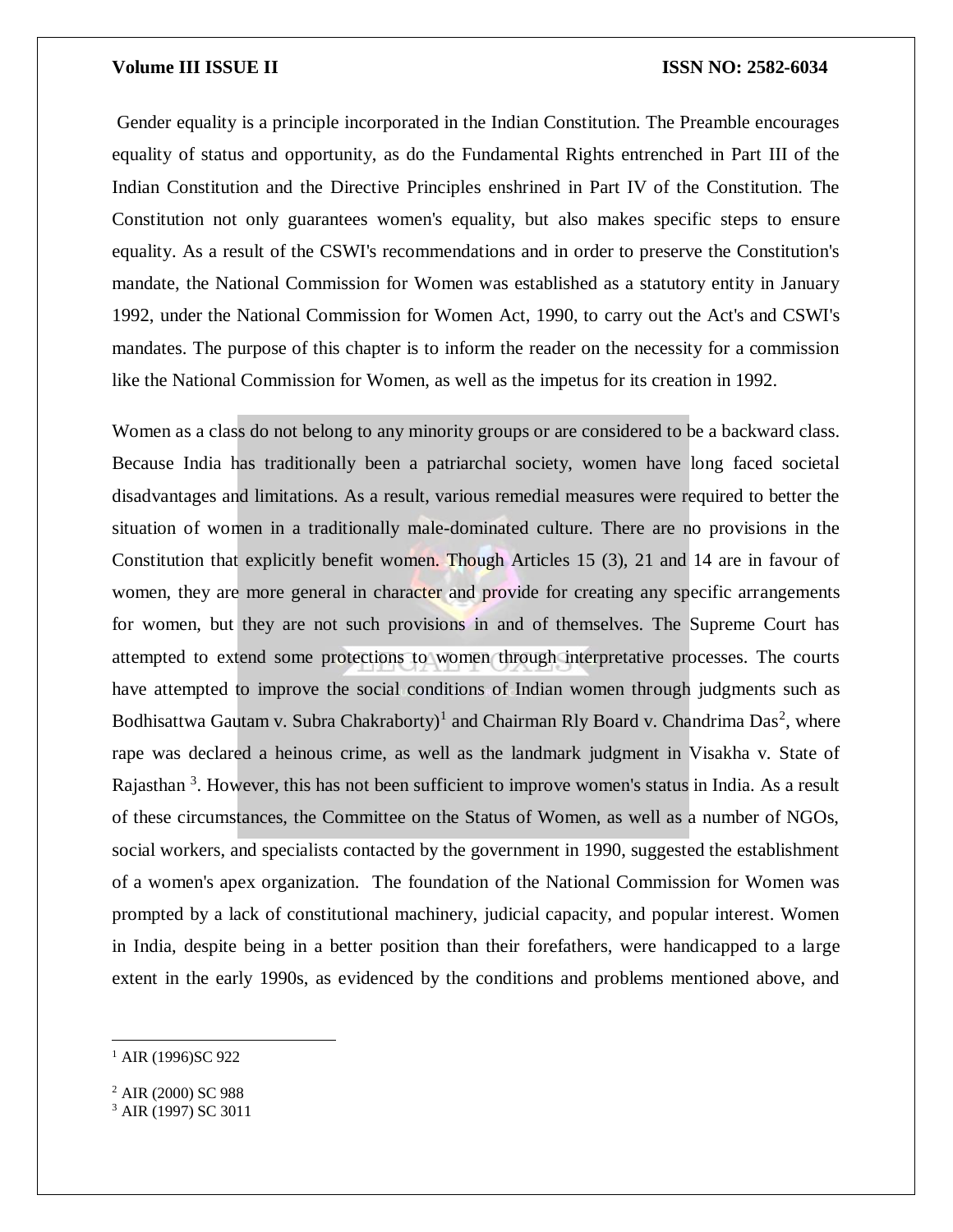these handicaps and injustices against Indian women prompted the Indian government to establish the first National Commission for Women in 1992.

# **VII. POSITIVE DISCRIMINATION AND CONSTITUTION**

During the nationalist movement, the need for positive discrimination in favour of the socially poor was initially acknowledged. Mahatma Gandhi, a devout Hindu and firm believer in the caste system, was the first leader to recognize the seriousness of the issue and to appeal to the upper castes' consciences to address the age-old social ailment of relegating entire populations to the deplorable status of "untouchables." He also recognised the strategic logic of bringing this vast group of individuals into the political mainstream in order to broaden the scope of the liberation struggle. He tried to give this approach a religious validity by dubbing these untouchables "Harijans" (people of God), in order to avoid upsetting the caste Hindus' traditional sensitivities more than was required.

Citizens have equal rights under Article 14, and the state has a corresponding responsibility to ensure that these rights are upheld. Perfect equality is impossible and difficult to achieve, hence the word equality before the law does not confer absolute equality to the individual. Rather, equality before the law is defined as the absence of favoured rights based on caste, creed, or religion that favour certain people while excluding others, as well as the equal submission of all people to the law of the state. As a result, equality before the law refers to the treatment of persons who are equal among themselves, and the same should be applied to ensure that similar people are treated equally. This is akin to what Dicey proposed in England under the guise of the rule of law. This emphasises the supremacy of law, implying that every individual, regardless of background, is subject to the authority of the ordinary courts of the state. The rule of law also signifies that no one should be subjected to cruel, discriminating, or uncivilised treatment, even when the law requires it in order to sustain the law's efficacy. The 14th amendment to the United States Constitution contains a provision that looks to be similar to Article 14's guarantee of equal treatment under the law. In the case of Choki v. State of Rajasthan,<sup>4</sup> the court decided that specific rules for women are acceptable since they promote equality. The Indian Constitution has

 $\overline{a}$ 

<sup>4</sup> AIR( 1957 )Raj 10,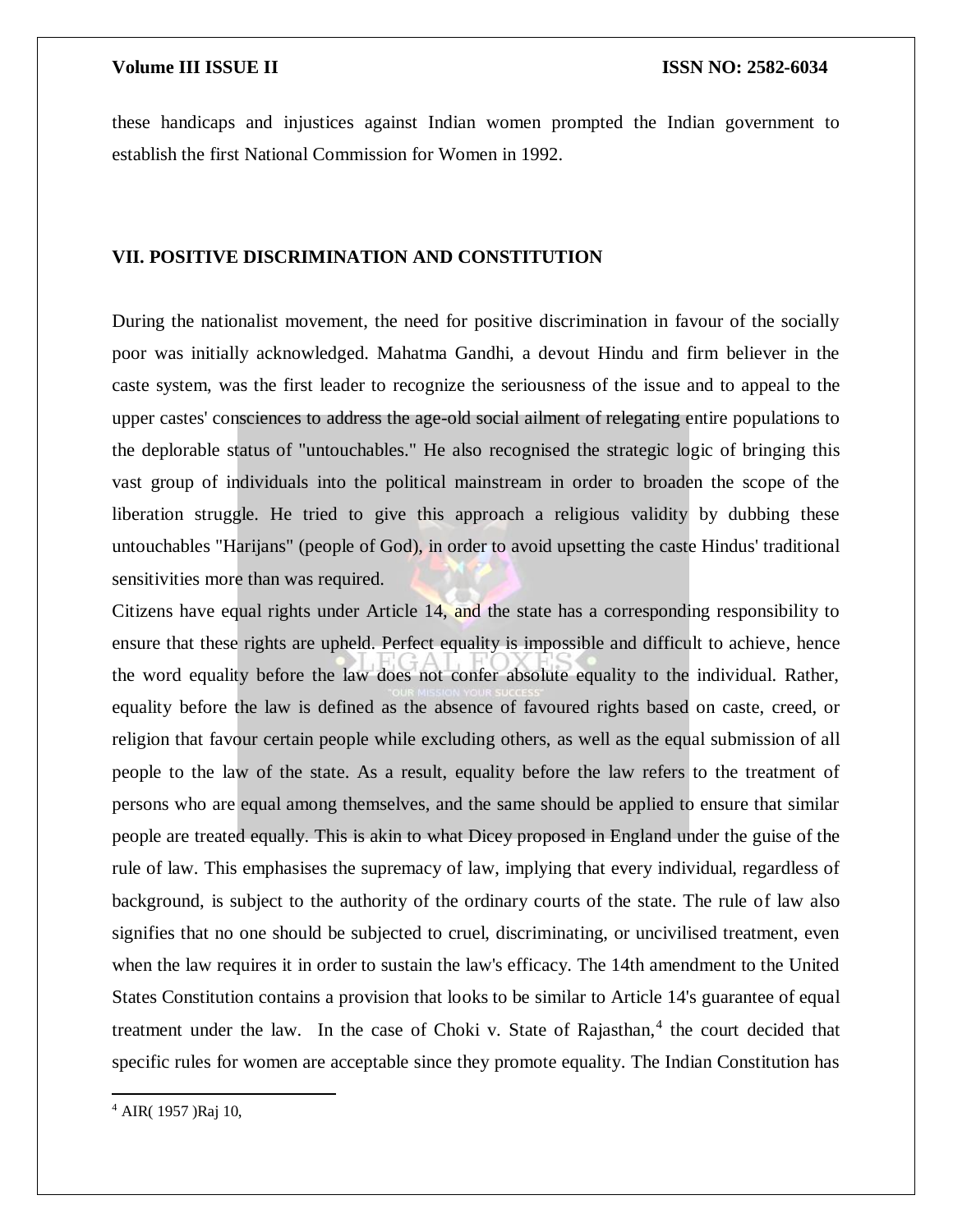special provisions to help those who are socially and economically disadvantaged. Article 16 guarantees equality of opportunity in terms of public employment. Furthermore, in all aspects, Article 17 of the Constitution prohibits untouchability. Untouchability has been a source of anguish for the lower classes, and the Dalits had to be removed in order for them to have the same opportunities as others outside their group. The reservation that was offered to the depressed classes has continued, and the SCs, STs, and backward classes are subject to pleasure from all spheres on sympathetic grounds.

# **VIII. SOCIETAL APPROACH: VIOLENCE AGAINST MEN**

The term "domestic violence" refers to a wide spectrum of violent crimes perpetrated by one family member or household member against another. It usually refers to mistreatment of a kid or spouse, and it can entail not only physical harm, but also threats, verbal, psychological, and sexual abuse. The essential distinction between other assault charges and domestic violence is the relationship between the abuser and the victim. Domestic violence is always thought to be perpetrated towards women in India. Men, too, are victims of domestic abuse, as evidenced by various reports. Women are rarely regarded to be capable of inflicting violence on males due to preconceived gender norms. Many courts have also weighed in on women's fraudulent complaints of domestic violence. Men are still hesitant to speak out about the violence directed against them, and they are unaware of any legal resources available to assist them prevent it.

Men believe it is disgraceful to be beaten by a woman in a male-dominated society, thus they do not disclose the assault. Family pressure also hinders them from taking legal action, and they are fearful of being caught up in a false accusation under Section 498A. People do not believe guys who disclose domestic abuse and violence. When these men try to complain about these issues in their marriages and families, no one listens. Many men are embarrassed to admit that they have been beaten by their wives. Underreporting is likely due to a combination of factors, including a belief and hope that things will improve, a fear of losing social respect and position, protection, love for their children and family, and a fear of being accused. In the male-dominated Indian society, complaining by men can be seen as "feminine behaviour."

Any form of violence has an impact on a person's physical, mental, emotional, and psychological well-being. It also constitutes a violation of fundamental human rights. Unreported and unacknowledged violence against men can lead to denial, divorce, despair, and, in the worst-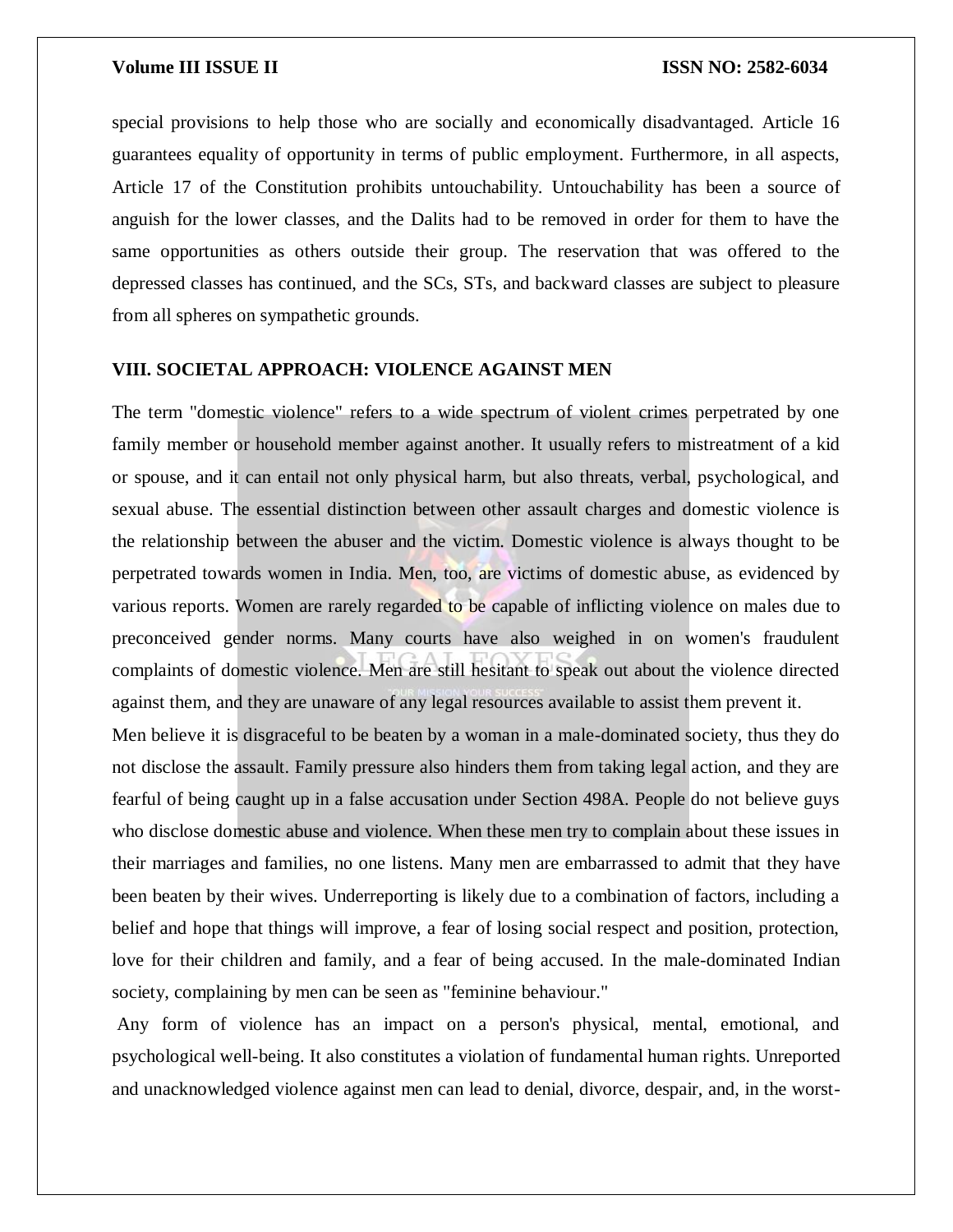case scenario, death. Suicides were found to be more common among married men than in separated/unmarried men. According to the World Health Organization, women are more likely to consider suicide, whereas men are more likely to commit suicide. In society, this is referred to as a gender paradox. According to the World Health Organization, being exposed to violence increases the risk of smoking, alcoholism, and drug abuse, as well as mental illness and suicidality, chronic diseases like heart disease, diabetes, and cancer, infectious diseases like HIV, and social problems like crime and more violence.

### **IX. MEN'S MOVEMENT IN INDIA**

 $\overline{\phantom{a}}$ 

Men's rights activists in India recently won a huge win when the Supreme Court declared them to be the victims of domestic violence. However, the courts did not make the law gender-neutral. They said that Indian women were making false domestic violence charges. The court stated, "The majority of such complaints are lodged in the heat of the moment over insignificant problems." It went on to say that women were failing to consider the "implications and ramifications" of filing a criminal complaint against their violent husbands. "An unjustified arrest could jeopardise a settlement."<sup>5</sup>

Ram Prakash Chugh, a Supreme Court advocate, founded the Indian men's rights movement in Delhi in 1988 to address psychological abuse by wives and false charges of dowry harassment by wives. The movement started as the "Society for the Prevention of Cruelty to Husbands." The "dowry law," or Section 498A of the Indian Penal Code, was established in 1983 to protect women from harassment, abuse, and assault in circumstances where the bride's family failed to offer an adequate dowry. Police might automatically arrest husbands and family members accused of dowry-related offences under the law. MRAs argued that this gave women too much power and fought for the law to be changed. The Indian Supreme Court agreed with them in 2014, and the automatic arrest provision was repealed, ostensibly to protect men from "disgruntled wives."

<sup>5</sup> Sumanan Naishadam, Why India's Men's Rights Movement is Thriving (Dec,21,2021, 4:20 PM) <https://www.vice.com/en/article/9b8akp/why-indias-mens-rights-movement-is-thriving>,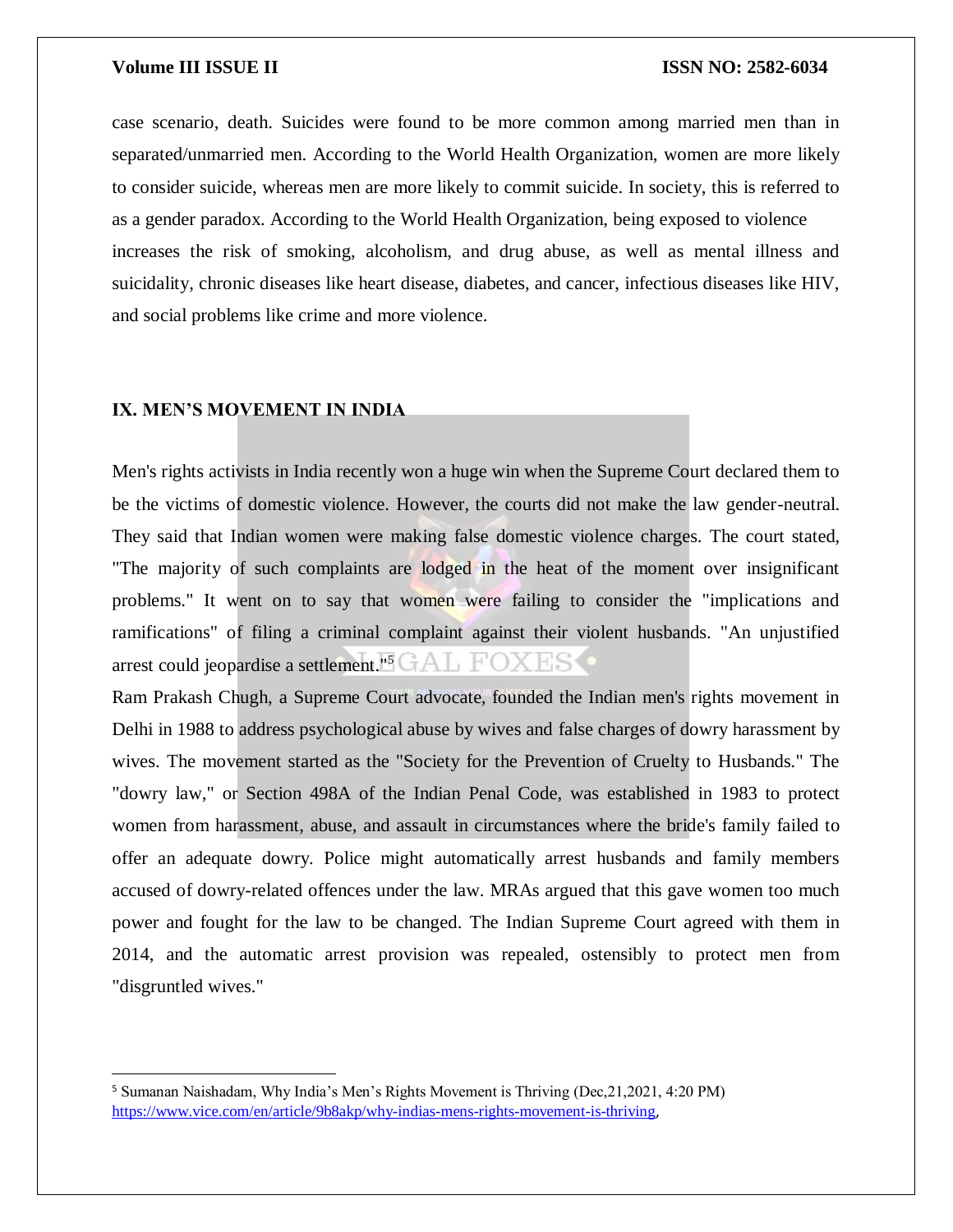The film 'India's Sons' will be released in 2022. This film's 3:28 minute trailer is making the rounds on YouTube. As the title suggests, the film is about the country's sons-men; it is about men who have been wrongly accused of rape. "A female can turn around and claim 'I was raped' at any time," a legal expert says to the camera in this teaser. This legal expert is taken aback. Other female speakers backed up his point of view, claiming that women are utilising rape laws to harass men by falsely accusing them of rape. In India, the men's rights movement is based on the concept that a woman is born crazy and a "pishachini" who is here to destroy males.

Men's rights activism in India is a nearly decade-old movement that has gained traction in recent years. What began as a protest against bogus dowry charges quickly morphed into a tool to silence female voices across the country. While there is no denying that dowry laws are misused and false sexual assault allegations are made, as seen in the Arnesh Kumar vs state of Bihar & Anr <sup>6</sup>case and others, pejorative hashtags like '#Feminism is Cancer' or '#Pishachini Mukti' only serves to degrade a long-awaited movement. Men's rights activists have regularly expressed their dissatisfaction with the escalating number of suicides and the use of IPC Section 498A to silence powerful feminist voices. Several studies, however, have debunked these myths. In 2017, Vimochana, a women's rights organisation, conducted a study to assess Section 498A's implementation and effectiveness in order to provide a counter-narrative to the data manipulation practised by men's rights activists. Bindu N. Duddahatti, a member of the research team and a litigator at the Alternative Law Forum, detailed two important conclusions of the study to dispel some fallacies. The first is the urban legend of indiscriminate arrests of wives and others identified in the complaint, and the second is the rising number of male suicides allegedly caused by false allegations. According to the report, over 70% of the accused paid their anticipatory bail, and 24% of the accused were arrested under 498A. The accused (who paid the bond) was classified as an "arrested person" in the NCRB database. And as a result of the clubbing, the overall number of men detained climbed. While we need to overhaul the legal structure to investigate the cases of the 24% of men who are wrongfully accused, demonising women and lowering #MeToo in the process affects thousands of women who are often subjected to domestic abuse, workplace harassment, and sexual misconduct. The rising rate of male suicide is the second major concern identified by men's rights campaigners. Despite their claims, NCRB data from 2019 shows that the proportion of female victims was higher in'marriage-related

 $\overline{a}$ 

<sup>6</sup> AIR(2014) 8SCC 277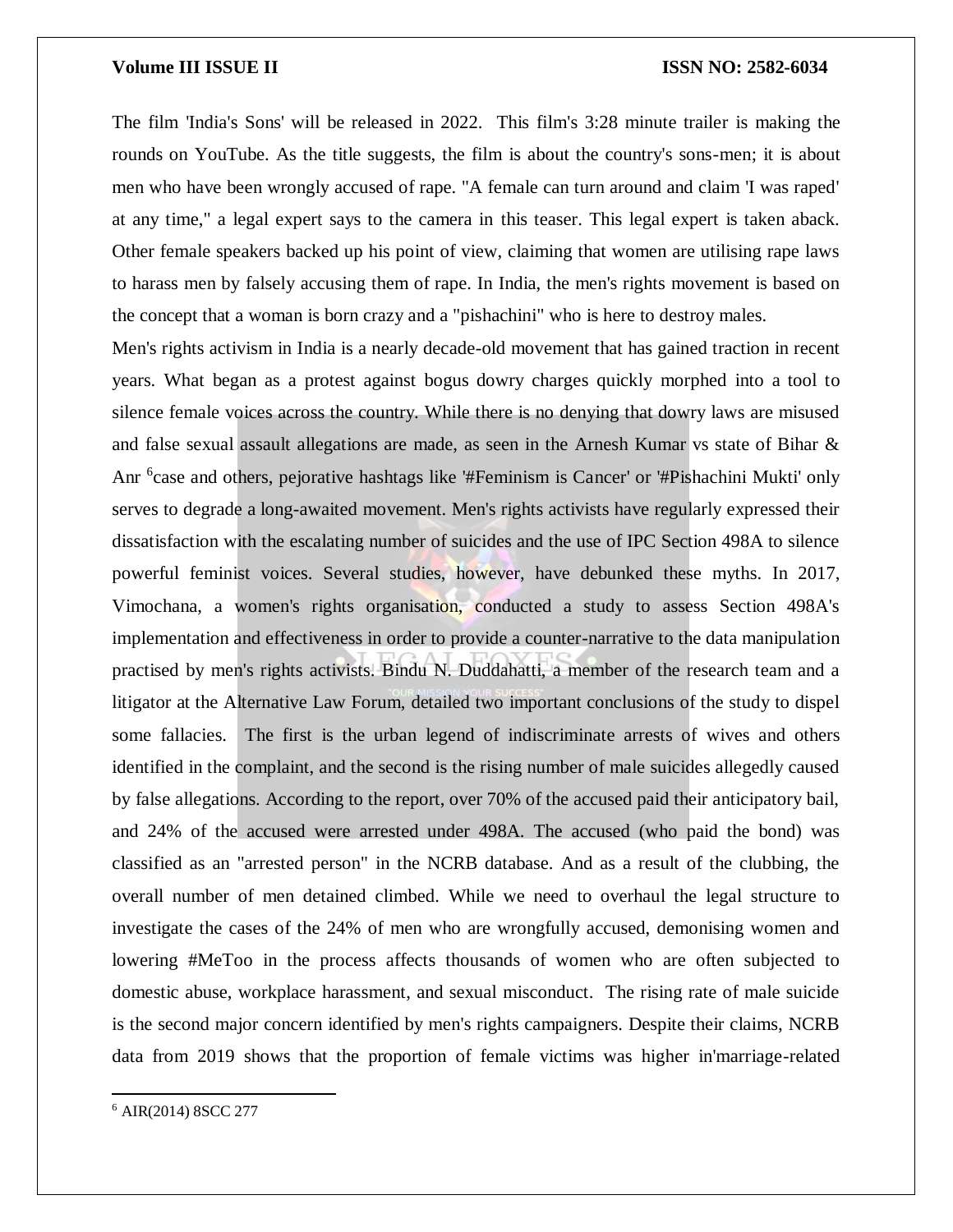problems' such as dowry, rape, and abuse. Furthermore, the 2020 data, which reveals that male suicide outnumbers female suicide, does not describe the type of "marriage-related difficulty" that leads to suicidal thoughts. With no clear definition of a "marriage-related problem," activists cannot allege that criminal procedures under IPC Section 498A are to blame for an increase in male suicides. Although bogus dowry and sexual assault incidents cannot be dismissed, statistics show that married women, and women in general, experience significantly more daily torture than males. As a result, adequate investigation mechanisms are required to ensure that all people are treated fairly, regardless of gender. Meanwhile, men's societal concerns must be investigated, as well as the greater issue that underpins them. However, rather than discussing men, the discussion around the call for a men's commission focuses on blaming women. For example, the activists do not address transgender or Dalit men, or how the larger spectrum of caste and gender influences the country's social fabric.



# **X. CHALLENGES TO ESTABLISH MEN'S COMMISSION**

Purush Satyagraha was held in March 2019 in Jantar Mantar, New Delhi, by Men's Right Association, Save Indian Family Association, and other non-governmental organisations in support of the demand for a Men's Commission. According to them, most laws are womenfriendly and support women's rights because of the establishment of a women's commission. Men are forced to survive under the threat of malicious allegations while women file false reports against their husbands and in-laws. Even if there is an iota of truth to the allegations, women misuse laws related to dowry, sexual harassment, rape, and domestic violence, one cannot overlook the fact that men file false cases against other men in criminal general laws such as murder, corruption, and fraud, rendering this basis for the demand of a men's commission to be, for lack of a better word, idiosy It is necessary to concentrate on legal gaps rather than condemning women's rights and legislation. Any commission is formed based on a history of exploitation and vulnerability of a certain class or community, which causes them to be backward and marginalized. Men, according to this perspective, do not have such a restrictive and exploitative history. Academic discourses abundantly record that history writing has always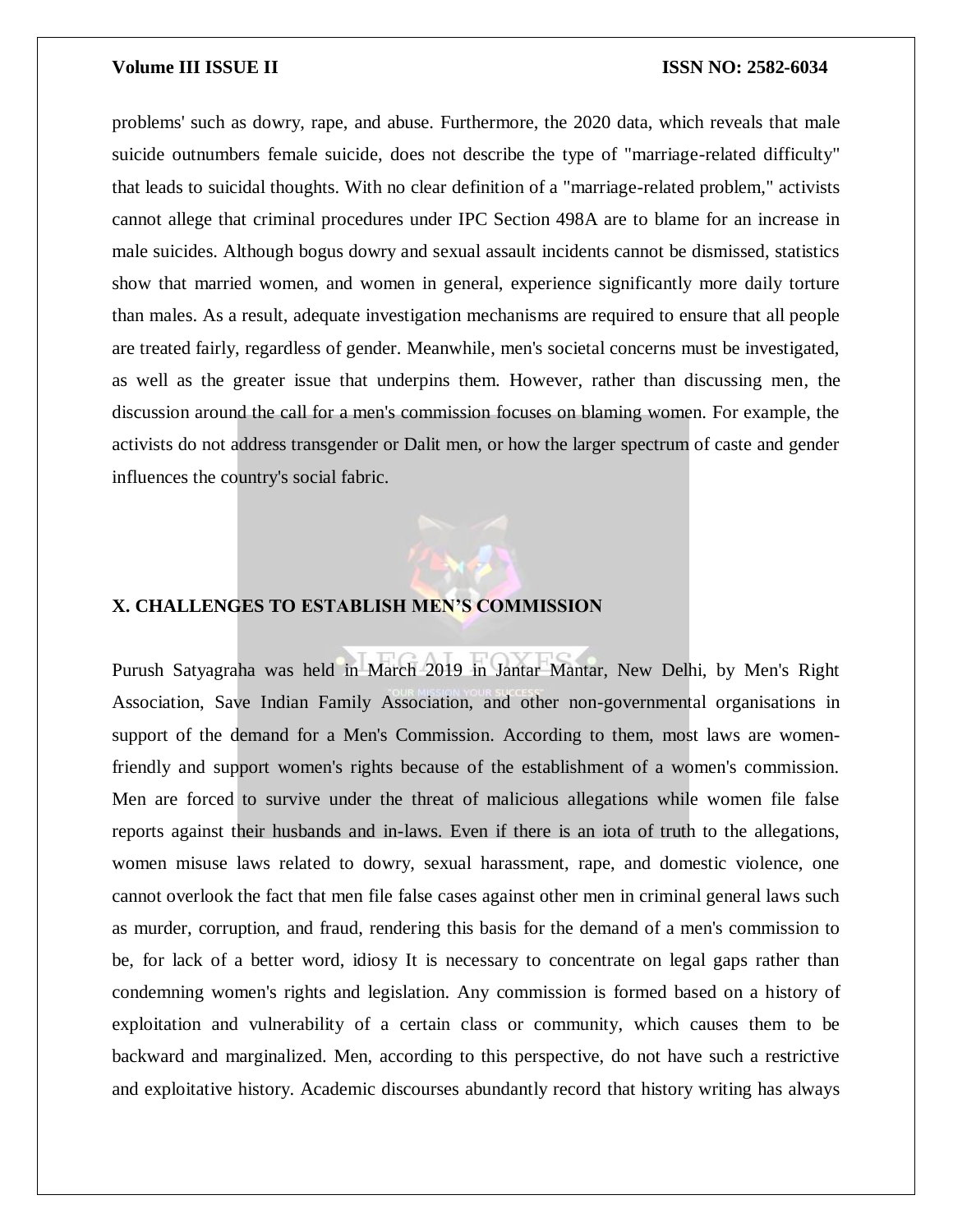been dominated by men, who have reaped the benefits of all that documenting in every aspect of life. Men have always had a position of power. Throughout the world, men continue to outnumber women in terms of representation. According to one of the 2019 reports, India was ranked 149th out of 193 nations in terms of the percentage of elected women representatives in national parliaments, while Pakistan and Afghanistan were ranked higher.

In 2011-2012, the female labour force participation rate (FLPR) was 31.2 percent, but it dropped to 23.3 percent in 2017-18. Underreporting women's work is one of the reasons for the declining female labour force participation rate, along with a lack of employment prospects and education. A female typically spends twenty-four hours a day, seven days a week doing unpaid domestic work that is critical for the social security of family members. Demonstrating in support of the men's commission cannot be considered a positive step toward gender equality. In his book A Theory of Justice, John Rawls developed two theories on social justice. To begin with, everyone should have an equal right to freedom, and everyone should be able to interact with one another with the same degree of liberty and equality. Second, social and economic disparities should be organised in such a way that individuals of low status benefit the most and that everyone has access to proper equality of opportunity.<sup>7</sup> Amartya Sen agreed with Rawls' theory of justice to some extent and, through his capacity approach, built on it. Despite several laws and ordinances, women have not been treated equally to men, according to this idea. How can men claim for such an unjustified demand that lacks even the most basic justification? The call for a men's commission is not about men's rights; it's about preserving patriarchal structures for as long as they can be preserved. They refuse to relinquish their patriarchal advantages.

# **XI. CONCLUSION**

 $\overline{a}$ 

Atrocities on males by women cannot be denied, put aside, or ignored because of their grave consequences. However, one must keep in mind that establishing a National Commission for Men may not be the only solution to this problem. It's not impossible that this panel will intensify the conflict with the National Commission for neither Women, resulting in a situation

<sup>7</sup> John Rawls, A Theory of Justice (1971)